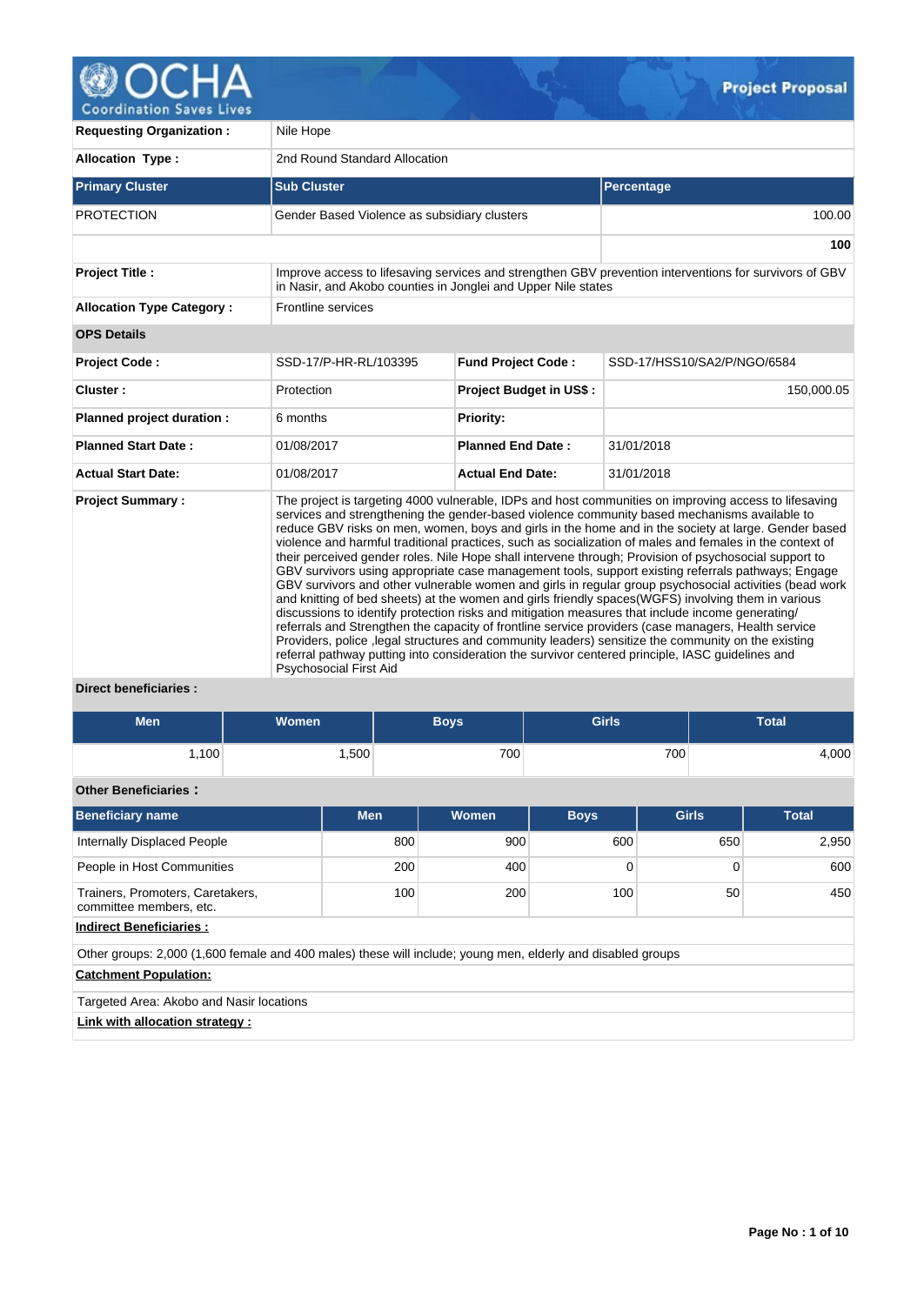The proposed project is fully in consistent with South Sudan's GBV sub cluster strategy 2017 of increasing access for the most vulnerable to quality GBV lifesaving services and reducing incidents of GBV through prevention/ mitigation activities, as well as the Protection Cluster's Specific Objectives and is multi-sectoral focused with mainstreaming interventions. The project supports South Sudan National Gender Policy as it seeks to reduce the vulnerability of women, men, boys and girls to gender based violence. More importantly; the project is in line with SSHF allocation strategy for 2017.The proposed response targets, among other things IDPs and conflict-affected populations facing protection risks and threats are provided with timely protection response and prevention services, Protection needs of the most vulnerable IDPs and conflict-affected populations are identified through effective protection monitoring, reporting and responding, including promoting safe movement and durable solutions, lastly, to ensure vulnerable persons affected by violence have the skills, opportunities and positive coping strategies required to return and reintegrate into their communities safely and in dignified way.

The activities proposed in this SSHF project seeks to provide community based psychosocial services to survivors of Gender based violence in Akobo and Nassir locations working to enhance resilience and positive coping mechanism for women, men, boys and girls, which are locations of high to needs according to the heat matrix of county in need. All activities proposed will be complementary and or restorative through establishment/support of women and girls friendly space (WGFS), strengthen Income Generating skills/activities to mainly women, young mothers and vulnerable girls and boys who are the bread winners in the family. Nile Hope has her expertise, existing presence as a National Organization and good relation with the government and the local community in these locations. Proposed activities are not only informed by the recent assessed needs in target locations (RRM), Humanitarian National Overview 2017, but also GBV Sub Cluster and Protection cluster priorities. GBV is a life- saving intervention according to CERF life- saving criteria. Activities proposed in this intervention are considered to be life- saving. GBV has immediate and life -long negative impact on physical, psychological and emotional health of survivors. It can result to death, infection i.e. HIV, or other STI or suicide. As such, prevention and responding to GBV does not only have life-saving effects to survivors but also promotes the achievement of other critical goals of humanitarian interventions. All the proposed activities will be implemented in close consultations with affected population to generate project ownership as well as accountability to affected population. Beneficiaries will be involved and consulted during planning, implementation and monitoring process

#### **Sub-Grants to Implementing Partners :**

| <b>Partner Name</b>                                   | <b>Partner Type</b> | <b>Budget in US\$</b>       |
|-------------------------------------------------------|---------------------|-----------------------------|
|                                                       |                     |                             |
| Other funding secured for the same project (to date): |                     |                             |
| <b>Other Funding Source</b>                           |                     | <b>Other Funding Amount</b> |

# **Organization focal point :**

| <b>Name</b>      | <b>Title</b>                         | <b>Email</b>           | <b>Phone</b> |
|------------------|--------------------------------------|------------------------|--------------|
| Martha Nyakueka  | Gender and Protection<br>Coordinator | mnyakueka@nilehope.org | 0955055926   |
| Caroline Kavunga | Gender and Protection<br>Specialist  | caroline@nillehope.org | 0915028756   |
|                  |                                      |                        |              |

#### **BACKGROUND**

#### **1. Humanitarian context analysis**

In South Sudan, Out of 12.34 Million people, 1.6 Million are displaced; 1.5 million are refugees in neighboring countries. Famine declared in February 2017, and over 40% of the population is in urgent need of food assistance. Inflation rate as of December 2016 was 479.7% and it is increasing. Country is 167/188 both on the UN development Index and the UN Gender Development Index. Extreme poverty rose from 51.1% in 2011 to 65.9% in 2016. Despite gender sensitive Bill of Rights, and ratification of CEDAW, members within UN and AU, vast gender inequality due to strong patriarchal and conservative nature in society; According to the GBVIMS; Protection Trends SS Jan- April 2017, the reported cases of GBV was 560 cases. Other GBV cases included emotional violence at 16%, denial of economic resources at 10%, forced marriage at 6% and sexual Abuse at 4%. Incidences of forced marriage increased this quarter from 21 cases last quarter to 33 cases this quarter.

At present (end April 2017) the estimated number of IDPs is 1.93 million. This brings the total of conflict displaced persons to over 3.7 million. The IDP population has increased by 84,207 or 5% over the first few months of 2017 and the number of South Sudanese seeking asylum in surrounding countries has increased by 524,170, a 41% increase since 31 December 2016. With conflict spreading to more areas, with civilians and their livelihoods being targeted, as described in the previous Trends report, people are continuing to flee outside the Jonglei - Since the last Trends report there has been a significant deterioration of the protection situation. In February, clashes between the SPLA and SPLA/IO in Yuai (Uror) caused a large displacement of the population to Duk, Mowtot and Lankien. Intense fighting between government and opposition forces in the newly established state of Bieh (north western Jonglei), started on 13 April 2017 and continuing to date intermittently, there are reports of large scale civilian displacement from IDPs reaching Akobo.

According to these IDPs, fighting commenced when government forces advanced from Yuai town eastwards affecting a large number of communities, including Pulchuol, Pieri, Mwotot, Waat, Kalkuiny and Walgak. The population in Akobo fears that government forces are currently mobilising in Waat to take over Akobo and establish total control of Bieh State and the 6,000 individuals were reported to have arrived from Leer in Unity and Juba POCs to Old Fangak).

# **2. Needs assessment**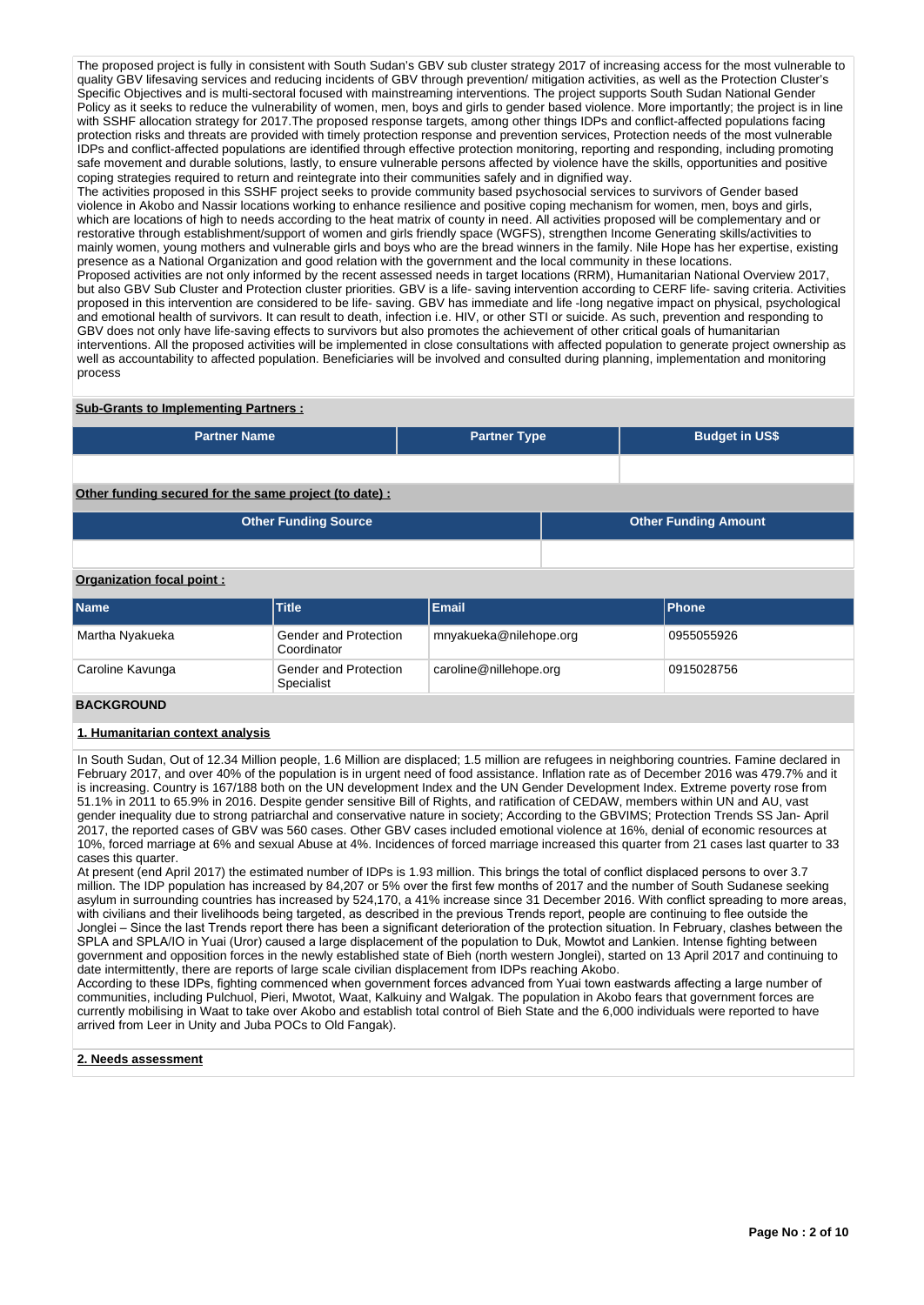As the conflict expands with increasing violence, protection has continued to diminish during this reporting period. Freedom of movement from all locations must continue to be strongly advocated for with the government to assist people find protection for themselves and their International Community of the Community of the Community of the Community of the first week of January 2017 over 30,000 people were displaced families. Following the fighting between government and SPLA-IO forces the firs and many still in villages near the border with Ethiopia near Malual cattle camp, Maker, Buri Abiye, Jikmir, Makak. Smaller numbers of IDPs are staying along the Gilo River near the border with Ethiopia. The current IDP population in the area is estimated at 35,000 by protection partners working in the area. Some people are crossing to Ethiopia through Buri Abeyi checkpoint border. The main reason for the population fleeing from Nasir County at this time is due to hunger and food insecurity. The average number of people crossing to Ethiopia in this area is approximately 150 – 250 individuals.(According to protection trends January to April 2017)

Both the IDPS and host communities are in urgent need of assistance in terms of Protection, food, NFIs, education, WASH, Nutrition and health services. Women and children are most vulnerable; children are redundant and idle with no education or Psychosocial activities and could potentially be recruited by armed groups and travelling long distance in search for food put women and girls at risk of SGBV. Bieh state was previously an opposition stronghold, which was largely stable and a host community for IDPs fleeing the conflict in surrounding states in South Sudan. However, in April, government troops attacked key opposition territory in Bieh State, displacing approximately 200,000 people from around Waat and Walgak. Large numbers of those displaced have fled to Akobo East, Buong, Kaikuny, & Wechjol., where Oxfam and Nile Hope have been responding to the influx of IDPs.These locations are much populated with IDPs and host community as well, the primary needs of majority of IDPS is safety, non-food Items, Shelters and food. Majority of displaced persons are currently living in makeshifts (Tukuls), temporary and unfinished. Nile Hope shall mainstream GBV and general protection activities too with its FSL and W|ASH departments already operating on ground. NH has a compound both in Akobo East and Nasir locations/

#### **3. Description Of Beneficiaries**

The project will target a population of 4,000 (women 1,500, girls 700, men 1,200 and 700 boys) of all age groups (5-17 years Children both girls and boys), (18-59 years men and women) putting into consideration gender sensitivity , the groups includes; IDPS, host communities and the returnees . Other indirect beneficiaries and these will include; young men, elderly and disabled .The population in the locations has moved to other villages which is dimmed to be much safer. Among the 4,000 more women and girls are selected than the men and boys since they are more vulnerable to Sexual Gender Based Violence and if take a close observation of the IDP population movement it consist of mostly women and girls.

Nile Hope staff will continue to work closely with previous groups of women and children by strengthening mobile psychosocial activities and case management. Mobilize the already existing groups to take part in identifying the issues affecting women and girls and also create awareness at different forums on SGBV concerns, available services to ensure we reach out to targeted 4,000women, men, girls and boys have access to information and services

#### **4. Grant Request Justification**

The activities proposed in this SSHF project seeks to provide community based psychosocial services to survivors of Gender based violence in Uror, Akobo and Nassir locations working to enhance resilience and positive coping mechanism for women, men, boys and girls, which are locations of high to needs according to the heat matrix of county in need. All activities proposed will be complementary and or restorative through establishment/support of women and girls friendly space (WGFS), strengthen Income Generating skills/activities to mainly women, young mothers and vulnerable girls and boys who are the bread winners in the family. Nile Hope has her expertise, existing presence as a National Organization and good relation with the government and the local community in these locations. Proposed activities are not only informed by the recent assessed needs in target locations (RRM), Humanitarian National Overview 2017, but also GBV Sub Cluster and Protection cluster priorities. GBV is a life- saving intervention according to CERF life- saving criteria. Activities proposed in this intervention are considered to be life- saving. GBV has immediate and life -long negative impact on physical, psychological and emotional health of survivors. It can result to death, infection i.e. HIV, or other STI or suicide. As such, prevention and responding to GBV does not only have life-saving effects to survivors but also promotes the achievement of other critical goals of humanitarian interventions. All the proposed activities will be implemented in close consultations with affected population to generate project ownership as well as accountability to affected population. Beneficiaries will be involved and consulted during planning, implementation and monitoring process

#### **5. Complementarity**

Nile Hope will work closely with other GBV/protection partners ( Intersos .IMC. Save the Children and Oxfam) and other service providers in Health, Nutrition, FSL and WASH who will directly be in contact with GBV survivor's .This will help to enhance the referral path way and offer improved timely response to survivors. We will also sensitize all partners and communities members in the area of operation on the existing referral pathway to ensure that survivors of GBV utilize the available services without any stigma attached. Since prevention and response to GBV, PSS services are priority of protection cluster and the current humanitarian situation in South Sudan. Engage and coordinate activities with the County authorities, payam administrators, WASH, Health, Nutrition and FSL departments. Nile Hope has established presence and good networking linkages with the local communities which is a strong advantage.

#### **LOGICAL FRAMEWORK**

#### **Overall project objective**

This project is aiming at Improving access to lifesaving services and strengthen GBV prevention interventions for survivors of GBV in Nasir, and Akobo counties in Jonglei and Upper Nile states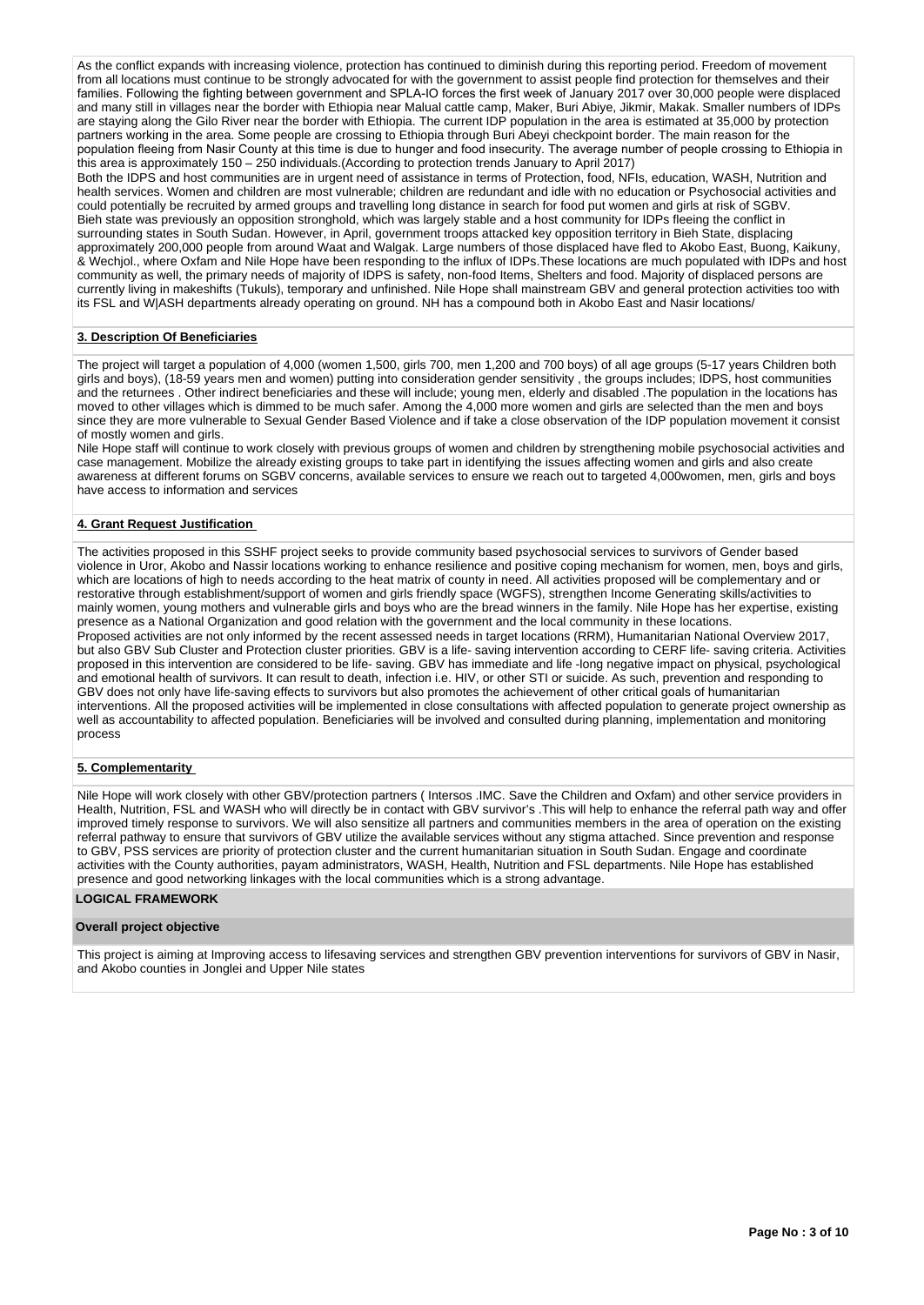| <b>PROTECTION</b>                                                                                                                                                                              |                                                                                                      |                                 |
|------------------------------------------------------------------------------------------------------------------------------------------------------------------------------------------------|------------------------------------------------------------------------------------------------------|---------------------------------|
| <b>Cluster objectives</b>                                                                                                                                                                      | Strategic Response Plan (SRP) objectives                                                             | <b>Percentage of activities</b> |
| Protection response services are available in<br>all counties that are heavily affected by<br>conflict or displacement.                                                                        | SO1: Save lives and alleviate the suffering of<br>those most in need of assistance and<br>protection | 40                              |
| Prevention-oriented programming is<br>implemented in counties that are heavily<br>affected by conflict or displacement, and<br>communities are assisted to maintain their<br>coping capacities | SO2: Protect the rights and uphold the dignity<br>of the most vulnerable                             | 30                              |
| Individuals' right to freedom of movement<br>and to live in safety and dignity is enhanced.                                                                                                    | SO3: Support at-risk communities to sustain<br>their capacity to cope with significant threats       | 30                              |

**Contribution to Cluster/Sector Objectives :** The GBV and protection project will contribute to all cluster/sector objectives for a holistic and responsive intervention. Nile Hope shall work to ensure that people affected by conflict receive immediate response as a live saving measure and to alleviate suffering to men, women, boys and girls in Leer. Nile Hope will use community based approaches to implement participatory interventions by ensuring that NO HARM approach will effect positive coping mechanism, self reliance and rebirth of peoples livelihoods for quick recovery.

#### **Outcome 1**

Survivor of Gender Based Violence develop resilience and confidence to seek appropriate services in the community

# **Output 1.1**

#### **Description**

Improved access and quality of GBV psychosocial support services

#### **Assumptions & Risks**

Funds will be available on time to execute timely interventions, ensured safety and accessibility to the available services , availability of competent staff to provide services, improved reporting and service seeking behaviors of GBV survivors, Prevailing peace and harmony to prevent multiple displacements, insecurity, willingness of beneficiaries, Cultural beliefs and practices on issues related to SGBV

#### **Indicators**

|                 |                   |                                                                   |            | <b>End cycle beneficiaries</b> |     | End<br>cycle |
|-----------------|-------------------|-------------------------------------------------------------------|------------|--------------------------------|-----|--------------|
| Code            | <b>Cluster</b>    | <b>Indicator</b>                                                  | <b>Men</b> | Women Boys Girls Target        |     |              |
| Indicator 1.1.1 | <b>PROTECTION</b> | Number of women accessing women and girl safe<br>spaces per month |            | 0.000                          | 500 | ,500         |

**Means of Verification :** attendance list, PSS activity reports, photos

**Activities**

# **Activity 1.1.1**

Rehabilitation WGFS in Nasir and Akobo using the Guidelines developed by UNICEF

# **Activity 1.1.2**

Procure and equip 2 WGFS with PSS materials - Beads, Bed sheets, Embroidery materials, knitting threads and pastry items

#### **Activity 1.1.3**

Strengthen the capacity of frontline service providers on GBV concepts, Case management, PFA and Basic counseling skills.

#### **Activity 1.1.4**

Identify, train and support community based complain mechanism in providing PFA and survivors referrals.

#### **Activity 1.1.5**

Support provision of psychosocial support services focusing on individual case management to GBV survivors

# **Outcome 2**

Existing communities structures strengthened to mitigate risks, prevent and respond to GBV in

# **Output 2.1**

# **Description**

Community members are engaged in GBV prevention and able to safely refer survivors to available services

# **Assumptions & Risks**

Timely availability of funds to execute timely interventions, ensured safety and accessibility to the available services , availability of competent staff to provide services, improved reporting and service seeking behaviors of GBV survivors, Prevailing peace and harmony to prevent multiple displacements, insecurity , willingness of beneficiaries, Cultural beliefs and practices on issues related to SGBV, Depending on other partners service delivery especially health for quality and efficient response to survivors compromise the response when they don't deliver.

#### **Indicators**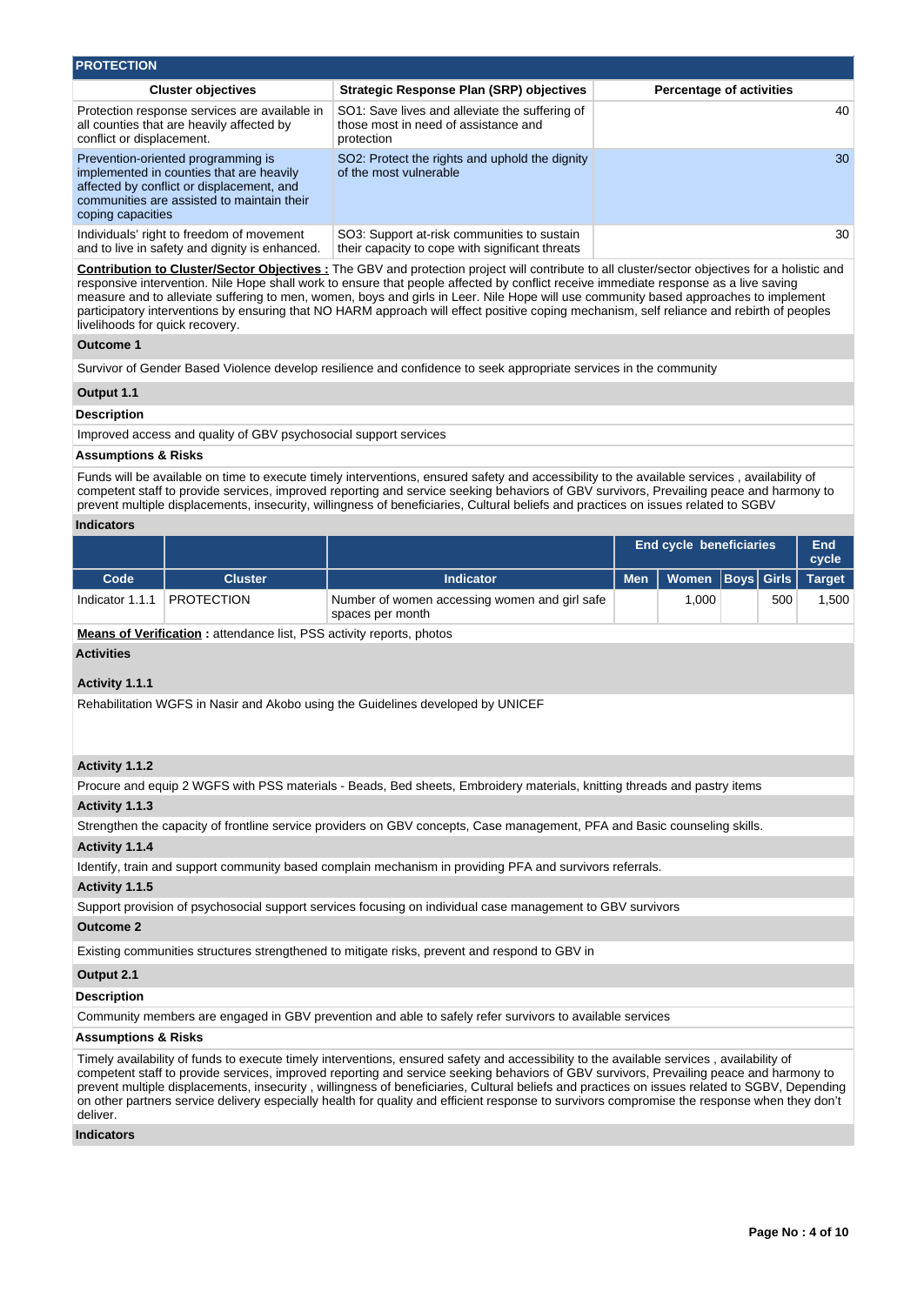|                            |                                                                             |                                                                                                                              |            | <b>End cycle beneficiaries</b> |                   |           | End<br>cycle  |
|----------------------------|-----------------------------------------------------------------------------|------------------------------------------------------------------------------------------------------------------------------|------------|--------------------------------|-------------------|-----------|---------------|
| Code                       | <b>Cluster</b>                                                              | <b>Indicator</b>                                                                                                             | <b>Men</b> | <b>Women</b>                   | <b>Boys</b> Girls |           | <b>Target</b> |
| Indicator 2.1.1            | <b>PROTECTION</b>                                                           | Number of community members engaged in<br>community dialogue activities                                                      | 40         | 20                             |                   |           | 60            |
|                            |                                                                             | <b>Means of Verification:</b> Number of referral pathway documented and shared,                                              |            |                                |                   |           |               |
| Indicator 2.1.2            | <b>PROTECTION</b>                                                           | Number of individuals reached with messages on<br>GBV prevention and services                                                | 0          | 3,000                          | $\mathbf 0$       | 1,00<br>0 | 4,000         |
|                            | <b>Means of Verification:</b> attendance list, PSS activity reports, photos |                                                                                                                              |            |                                |                   |           |               |
| <b>Activities</b>          |                                                                             |                                                                                                                              |            |                                |                   |           |               |
| Activity 2.1.1             |                                                                             |                                                                                                                              |            |                                |                   |           |               |
|                            |                                                                             | Train 60 community members in GBV guiding principles and the referral pathway                                                |            |                                |                   |           |               |
| Activity 2.1.2             |                                                                             |                                                                                                                              |            |                                |                   |           |               |
| relevance of GBV services. |                                                                             | Conduct outreach, door to door GBV awareness sessions on GBV risks and referral pathways, and generate feedback on quality & |            |                                |                   |           |               |
| Activity 2.1.3             |                                                                             |                                                                                                                              |            |                                |                   |           |               |
|                            |                                                                             | Conduct regular safety audits and develop community based risk mitigation strategies.                                        |            |                                |                   |           |               |
| Activity 2.1.4             |                                                                             |                                                                                                                              |            |                                |                   |           |               |
|                            |                                                                             | Develop functional IEC materials for distribution to women participating in awareness sessions.                              |            |                                |                   |           |               |
| <b>Additional Targets:</b> |                                                                             |                                                                                                                              |            |                                |                   |           |               |

# **M & R**

# **Monitoring & Reporting plan**

Nile Hope shall employ and deploy the project log frame (to capture activities, indicators, cross-cutting issues) as the best measure for progress, timelines and results achievement. We shall work with the project team, partners and Protection mechanisms and structures (including GBV sub Cluster and other stakeholders) including local actors like Volunteers and community support groups to realize the set indicators and targets. Tools and methodologies employed (including interviews with key persons, case study profiling of beneficiaries, observations, focus group discussions on key program aspects and topics, documentations) during the monitoring and evaluation exercise will help to inform learning and the extent to which project objective is realized. We also shall use the organization's M&E tools and guidelines for routine implementation progress tracking (courtesy of the Gender and Protection specialist and the MEAL Officer). Nile Hope shall work to ensure accountability to the affected population (AAP) especially through participatory approaches and routinely consult and engage with the communities, the set activities has been conducted with quality results. Whilst monitoring will be progressive, evaluation will be mid-term / final and accountability reports (both financial and narrative) will be generated and shared as appropriate. Nile Hope shall work to strengthen the monitoring and evaluation competencies of local institutions and structures like the community Support Groups and the County-level Protection coordination (whilst also coordinating and working with other sectors). The MEAL reports will be shared within Nile Hope utilizing the existing reports framework and protocol and under the technical lead of the MEAL Officer. The Executive Director will have an overall birds-eye-view /oversight of the program's progress and will take broad responsibility for administration of the intervention. The Finance Department will ensure responsible and accountable use of the finance and report accordingly

#### **Workplan**

| <b>Activitydescription</b>                                                                                                                   | Year |   | $\overline{2}$ |  | 5 |  | 8 | 9        | 10 I     |              |                        |
|----------------------------------------------------------------------------------------------------------------------------------------------|------|---|----------------|--|---|--|---|----------|----------|--------------|------------------------|
| Activity 1.1.1: Rehabilitation WGFS in Nasir and Akobo using the Guidelines<br>developed by UNICEF                                           |      |   |                |  |   |  |   | X        |          |              |                        |
|                                                                                                                                              | 2018 |   |                |  |   |  |   |          |          |              |                        |
| Activity 1.1.2: Procure and equip 2 WGFS with PSS materials - Beads, Bed sheets,<br>Embroidery materials, knitting threads and pastry items  |      |   |                |  |   |  |   |          | X        | <sup>X</sup> |                        |
|                                                                                                                                              |      |   |                |  |   |  |   |          |          |              |                        |
| Activity 1.1.3: Strengthen the capacity of frontline service providers on GBV<br>concepts, Case management, PFA and Basic counseling skills. |      |   |                |  |   |  |   |          | X        |              | X                      |
|                                                                                                                                              | 2018 |   |                |  |   |  |   |          |          |              |                        |
| Activity 1.1.4: Identify, train and support community based complain mechanism in<br>providing PFA and survivors referrals.                  | 2017 |   |                |  |   |  |   |          | X        |              | $\mathsf{x}$           |
|                                                                                                                                              | 2018 |   |                |  |   |  |   |          |          |              |                        |
| Activity 1.1.5: Support provision of psychosocial support services focusing on<br>individual case management to GBV survivors                | 2017 |   |                |  |   |  |   | $\times$ | <b>X</b> | Ιx.          | $\mathsf{I}\mathsf{X}$ |
|                                                                                                                                              |      | X |                |  |   |  |   |          |          |              |                        |
| Activity 2.1.1: Train 60 community members in GBV guiding principles and the<br>referral pathway                                             | 2017 |   |                |  |   |  |   |          | X        |              | $\mathsf{x}$           |
|                                                                                                                                              | 2018 |   |                |  |   |  |   |          |          |              |                        |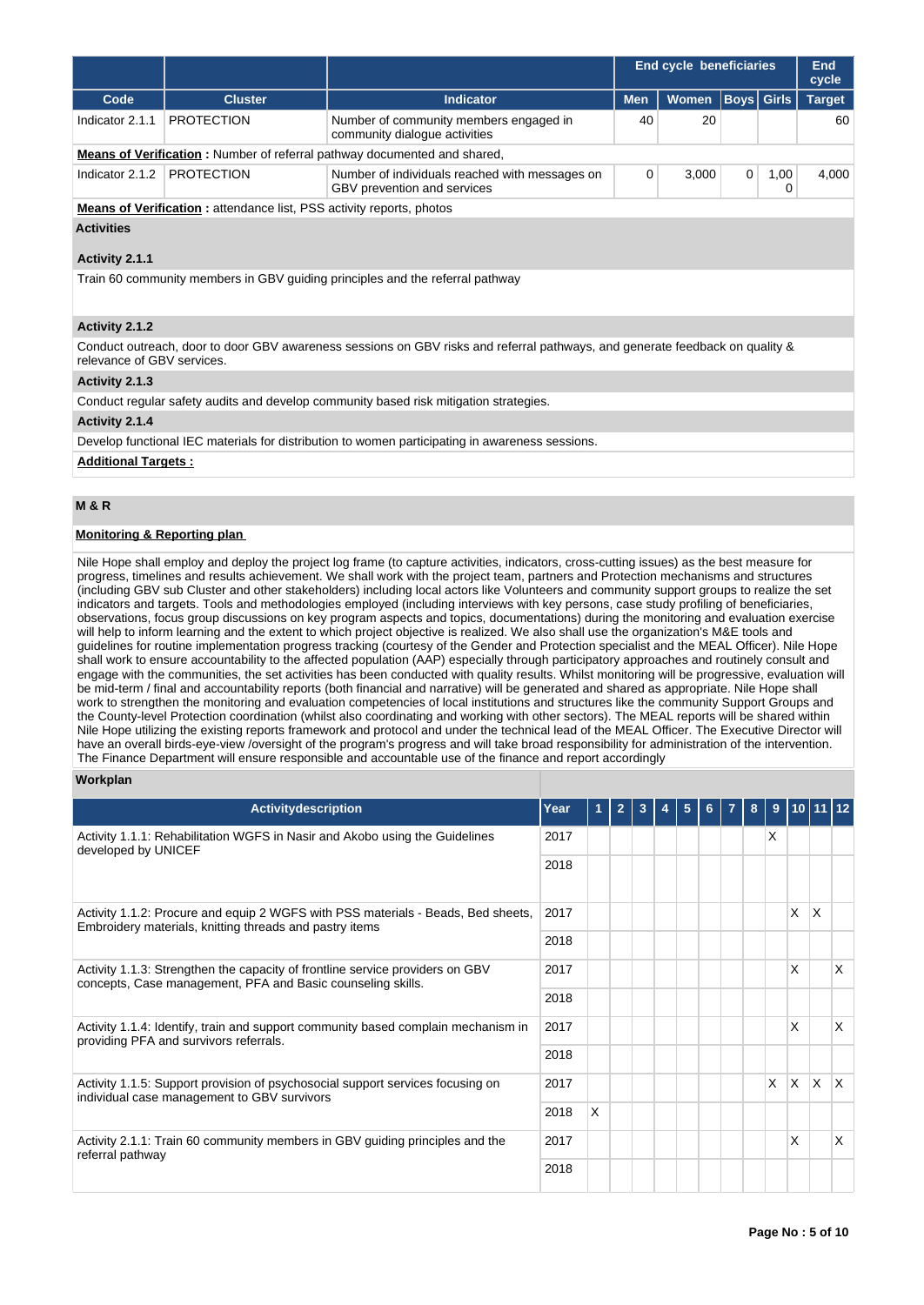| 2017<br>Activity 2.1.2: Conduct outreach, door to door GBV awareness sessions on GBV<br>risks and referral pathways, and generate feedback on quality & relevance of GBV |      |   |  |  |  | X | X | X |  |
|--------------------------------------------------------------------------------------------------------------------------------------------------------------------------|------|---|--|--|--|---|---|---|--|
| services.                                                                                                                                                                | 2018 | x |  |  |  |   |   |   |  |
| 2017<br>Activity 2.1.3: Conduct regular safety audits and develop community based risk<br>mitigation strategies.                                                         |      |   |  |  |  | X |   | Χ |  |
|                                                                                                                                                                          | 2018 | X |  |  |  |   |   |   |  |
| Activity 2.1.4: Develop functional IEC materials for distribution to women<br>2017<br>participating in awareness sessions.<br>2018                                       |      |   |  |  |  | X |   |   |  |
|                                                                                                                                                                          |      |   |  |  |  |   |   |   |  |

# **OTHER INFO**

# **Accountability to Affected Populations**

Nile Hope will work to ensure accountability of the affected population will be observed through the participatory approaches, routinely consultation and engage with communities through focus group discussions on the project activities. Monitoring will be progressive by the field officers, Programme coordinator and the Gender/Protection Specialist to ensure all beneficiaries targeted are benefiting from the various activities within the community. Midterm evaluations will be done, final and accountability reports (both financial and Narrative) will be generated and shared.

The implementation process and monitoring shall include the following:

i) Consultation, and participation of, beneficiaries during needs assessments (baseline surveys);

ii) Pre-implementation stakeholder workshops and county-level cluster meetings;

iii) Case study profiling and documentation of learning themes;

iv) Use of community-based structures e.g. local authorities, Self Help Groups, Youth and Women Associations, School Clubs, and Peer Groups….;

v) Active collaboration with local authorities especially County Gender Departments (e.g. on selection of case managers, volunteers,

community based psychosocial group's staff selection for competency strengthening...);

vi) Community-based complaints mechanisms such as use of local leaders like chiefs, county authorities, etc..;

vii) Community-led campaigns and advocacy initiatives;

viii) Use of dedicated local staff (knowledge of cultures, local contexts and operational environment, cost-effectiveness, sustainability…); ix) Collaboration with State/County and Payam authorities and partnerships with local actors.

Nile Hope will solely implement the project and work closely with the County Local Authorities and local structures like the women group and community based protection teams to ensure joint field monitoring/visits to the projects sites by ensuring that the project is running smoothly according to the Log-frame developed. The M&E officer will use the Nile Hope and Gender Ministry tools to capture the data in the field and analyze data so as to come up with concrete report of project implementation. Field reports will be sent to the cluster on monthly and Quarterly basis, share information on emergency trends in the implementation areas. Nile Hope management with leadership from the Director's office will oversee and referee the implementation of the project in line with cluster priorities and mandate. Supportive technical review and evaluation of the reports will be conducted by the Protection Coordinator on a weekly/ monthly basis .The Gender and Protection Program will receive technical and monitoring support from Nile Hope Programs Office. The finance office will provide financial accountability tools and reports, and steward the project resourcing process.

Nile Hope will work closely with other partners to ensure there is a multi-sectorial response for GBV survivors. Coordination meetings will be held with partners on a monthly basis to enhance the referral process to GBV cases and identifying gaps in services thus having in place well-coordinated services.

# **Implementation Plan**

Nile Hope will solely implement the project and work closely with the County Local Authorities and local structures like the women group and community based protection teams to ensure joint field monitoring/visits to the projects sites by ensuring that the project is running smoothly according to the Log-frame developed. The M&E officer will use the Nile Hope and Gender Ministry tools to capture the data in the field and analyze data so as to come up with concrete report of project implementation. Field reports will be sent to the cluster on monthly and Quarterly basis, share information on emergency trends in the implementation areas. Nile Hope management with leadership from the Director's office will oversee and referee the implementation of the project in line with cluster priorities and mandate. Supportive technical review and evaluation of the reports will be conducted by the Protection Coordinator on a weekly/ monthly basis .The Gender and Protection Program will receive technical and monitoring support from Nile Hope Programs Office. The finance office will provide financial accountability tools and reports, and steward the project resourcing process

#### **Coordination with other Organizations in project area**

| Name of the organization                                                  | Areas/activities of collaboration and rationale |  |  |  |  |  |  |  |  |
|---------------------------------------------------------------------------|-------------------------------------------------|--|--|--|--|--|--|--|--|
| OXFAM                                                                     | Akobo/GBV PiP Project for prevention            |  |  |  |  |  |  |  |  |
| <b>Environment Marker Of The Project</b>                                  |                                                 |  |  |  |  |  |  |  |  |
| B+: Medium environmental impact with mitigation (sector guidance)         |                                                 |  |  |  |  |  |  |  |  |
| <b>Gender Marker Of The Project</b>                                       |                                                 |  |  |  |  |  |  |  |  |
| 2a-The project is designed to contribute significantly to gender equality |                                                 |  |  |  |  |  |  |  |  |
| <b>Justify Chosen Gender Marker Code</b>                                  |                                                 |  |  |  |  |  |  |  |  |

This project will provide access to assistance and services without discrimination of sex, age or diversity and ensure that most vulnerable groups and Persons with special needs are reached/ supported with appropriate confidentiality. This project through advocacy, empowerment of targeted groups as well as use of community based committees to enhance population's ability to reclaim their rights. Increased awareness on consequences of GBV and enhanced utilization of available services for women, girls and boys affected by conflict. The community based support teams will support the GBV to re-integrate back in the community and reduce stigma attached to violence. To build resilience in communities by enhancing the capacity of service providers to support women, men, girls and boys affected by conflict.

#### **Protection Mainstreaming**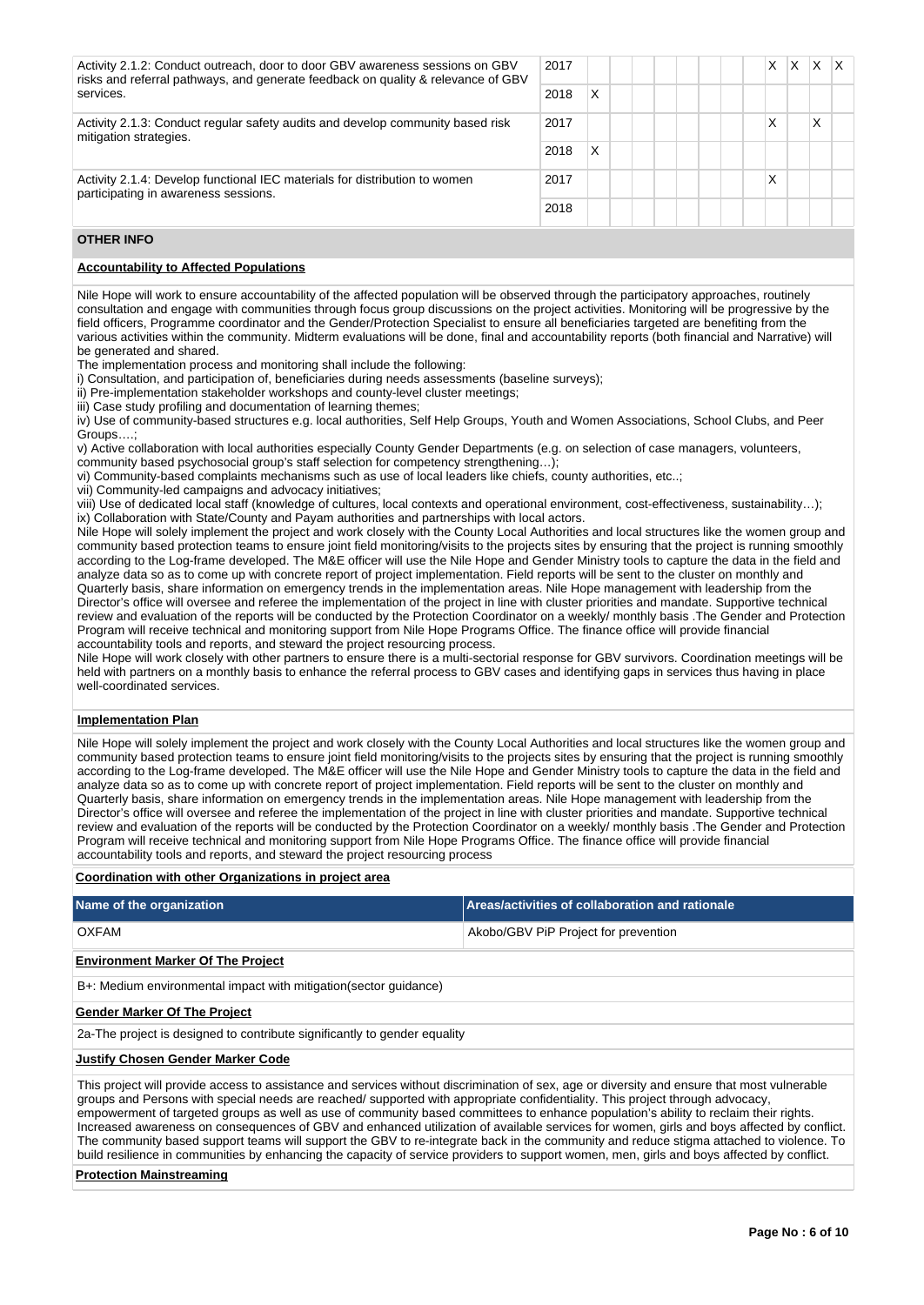This project will provide access to assistance and services without discrimination of sex, age or diversity and ensure that most vulnerable groups and Persons with special needs are reached/supported with appropriate confidentiality. This project through advocacy, empowerment of targeted groups as well as use of community based committees to enhance population's ability to reclaim their rights. Increased awareness on consequences of GBV and enhanced utilization of available services for women, girls and boys affected by conflict. The community based support teams will support the GBV to re-integrate back in the community and reduce stigma attached to violence. To build resilience in communities by enhancing the capacity of service providers to support women, men, girls and boys affected by conflict.

#### **Country Specific Information**

# **Safety and Security**

Nile Hope is aware of the fragile security situation in most of its proposed project locations and will put in place measures to ensure proper storage facilities with guards in all locations. Continuous monitoring and engagement with the local security agents will also be enhanced to keep the organization updated about the day to day changes in security situation in areas of project implementation. Staff will be required to have their work IDs and other visibility materials such as organization apparel for identification and connected security purposes. All organization staff in the project sites will fill in movement sheets so that all the field coordinators are aware of staff movement at any particular time. Where possible, the organization will impose curfews to control movement especially at night and in volatile areas in the project locations.

#### **Access**

In both Akobo and Nasir, the locations are accessible by flight . However, Nile Hope will continue to monitor the situation and assess the possibility of having a vehicle in Nasir too. since there is a vehicle in Akobo already in the project sites to monitor and coordinate activities

|  | <b>BUDGET</b> |
|--|---------------|
|--|---------------|

| Code | <b>Budget Line Description</b>                                                                                                                                                                                                                                                                                                                      |   | D / S Quantity Unit | cost                       | <b>Duration</b><br><b>Recurran</b><br>ce | $\%$<br>charged<br>to CHF | <b>Total Cost</b> |
|------|-----------------------------------------------------------------------------------------------------------------------------------------------------------------------------------------------------------------------------------------------------------------------------------------------------------------------------------------------------|---|---------------------|----------------------------|------------------------------------------|---------------------------|-------------------|
|      | 1. Staff and Other Personnel Costs                                                                                                                                                                                                                                                                                                                  |   |                     |                            |                                          |                           |                   |
| 1.1  | <b>Field Protection Officer</b>                                                                                                                                                                                                                                                                                                                     | D |                     | $2 \mid 1,000$<br>.00      | 6                                        | 100.00                    | 12,000.00         |
|      | "2 field protection officers will be paid to support and coordinate the activities in the field in Akobo, and Nasir . He will be working<br>closely with the Case managers to ensure the needs of GBV survivors are met on time. They are responsible to report to he<br>reports with protection department in Juba.run the activities in the field |   |                     |                            |                                          |                           |                   |
| 1.2  | <b>GBV Case Managers</b>                                                                                                                                                                                                                                                                                                                            | D |                     | 4 500.0<br>$\Omega$        | 6                                        | 100.00                    | 12,000.00         |
|      | "4 Case Managers 2.Akobo, 2 Nasir. We will engage our team who are currently volunteering in offering services in the<br>community.                                                                                                                                                                                                                 |   |                     |                            |                                          |                           |                   |
| 1.3  | Social Workers                                                                                                                                                                                                                                                                                                                                      | D |                     | 2 400.0<br>$\Omega$        | 6                                        | 100.00                    | 4,800.00          |
|      | 2 Social workers to mobilise and sensitive the community on GBV issues and monitor the cases of SGBVs                                                                                                                                                                                                                                               |   |                     |                            |                                          |                           |                   |
| 1.4  | <b>Protection Coordinator</b>                                                                                                                                                                                                                                                                                                                       | D |                     | $1 \, 5,500$<br>.00        | 4                                        | 28.00                     | 6,160.00          |
|      | "1 Gender and protection Coordinator will be based in Juba to oversee running of activities and coordination at the national level.<br>The costs afforded for this project is 28%                                                                                                                                                                   |   |                     |                            |                                          |                           |                   |
| 1.5  | <b>GBV Specialist</b>                                                                                                                                                                                                                                                                                                                               | D |                     | $1 \mid 5,000$<br>.00      | 4                                        | 47.00                     | 9,400.00          |
|      | "1 GBV Specialist will support the field team, compiling the reports and managing the data. The costs afforded for this project is<br>45%                                                                                                                                                                                                           |   |                     |                            |                                          |                           |                   |
| 1.6  | M & E Officer                                                                                                                                                                                                                                                                                                                                       | D |                     | $1 \mid 3,500$<br>.00      | 4                                        | 62.50                     | 8,750.00          |
|      | "1 M & E Officer @\$3500 per month for 4 months 64.30% charged to CHF Locations: Juba with frequent travel to the field and<br>oversee project implementation and share the information with the management and donors. Ensure there is value for funds to<br>the beneficiaries.                                                                    |   |                     |                            |                                          |                           |                   |
|      | <b>Section Total</b>                                                                                                                                                                                                                                                                                                                                |   |                     |                            |                                          |                           | 53,110.00         |
|      | 2. Supplies, Commodities, Materials                                                                                                                                                                                                                                                                                                                 |   |                     |                            |                                          |                           |                   |
| 2.1  | Train and Coach case workers/social workers in PSS case<br>management                                                                                                                                                                                                                                                                               | D |                     | 2 700.0<br>$\Omega$        | 2                                        | 100.00                    | 2,800.00          |
|      | Train and Coach 2 Field protection officer, 4 case workers/2 social workers in PSS case management for 5 days. With a<br>refresher training in December. They shall be provided with stationery, incentives, refreshments and transport                                                                                                             |   |                     |                            |                                          |                           |                   |
| 2.2  | Support provision of psychosocial support                                                                                                                                                                                                                                                                                                           | D |                     | $2 \mid 300.0$<br>$\Omega$ | 6                                        | 100.00                    | 3,600.00          |
|      | Support provision of psychosocial support (focused on individual case management) to GBV survivors in selected target areas on<br>material, specialized referral and monetary support.                                                                                                                                                              |   |                     |                            |                                          |                           |                   |
| 2.3  | Identify, train and support community based complain<br>mechanism                                                                                                                                                                                                                                                                                   | D |                     | 2 700.0<br>0               | 2                                        | 100.00                    | 2,800.00          |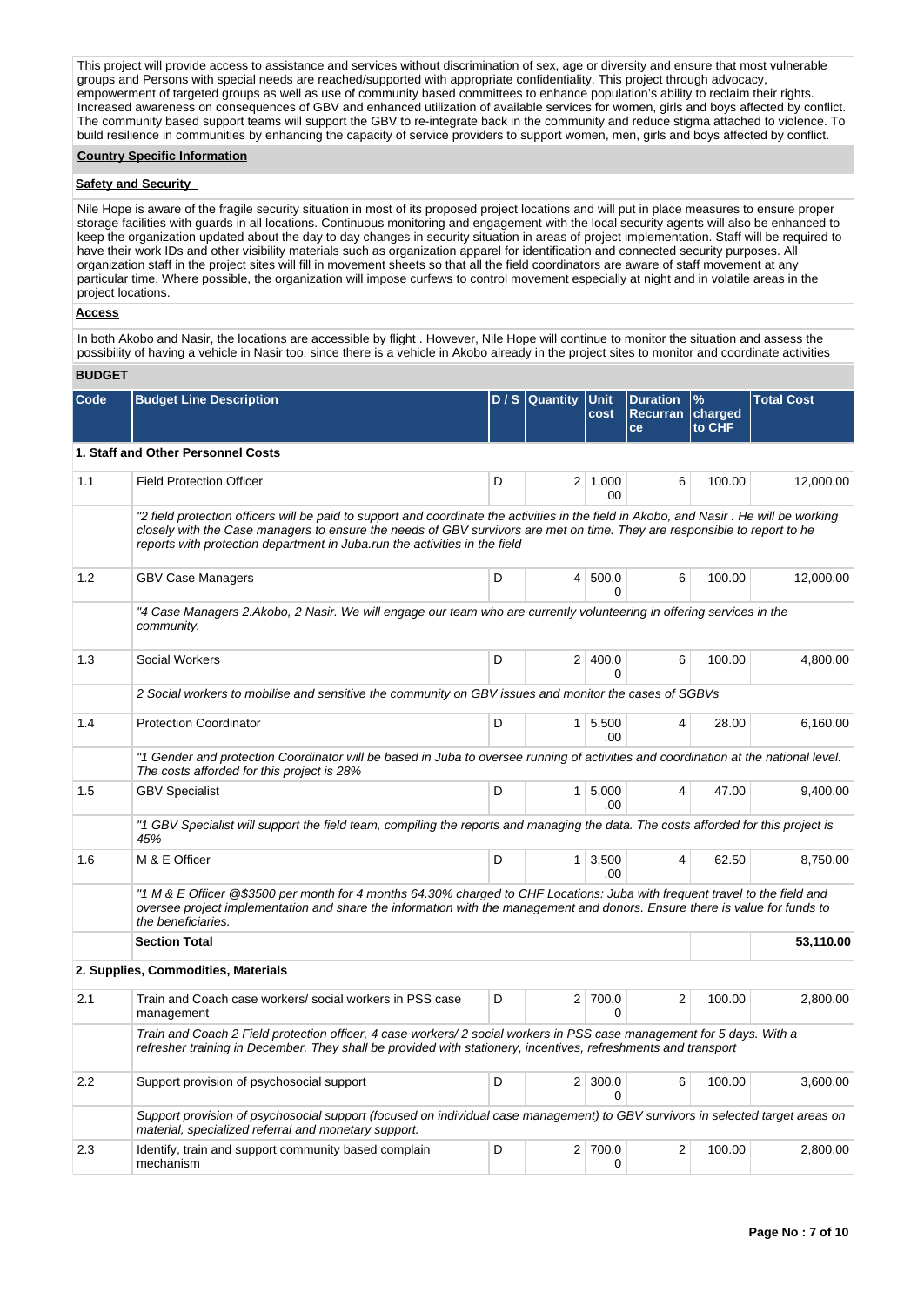|              | Identify, train and support community based complain mechanism in providing Psychological First Aid and refer survivors to<br>available services 15 persons per location. During training they shall be provided with stationery, incentives, refreshments and<br>transport                                                                                                                                                           |           |   |                       |              |        |           |  |  |  |
|--------------|---------------------------------------------------------------------------------------------------------------------------------------------------------------------------------------------------------------------------------------------------------------------------------------------------------------------------------------------------------------------------------------------------------------------------------------|-----------|---|-----------------------|--------------|--------|-----------|--|--|--|
|              | <b>Budget Breakdown</b><br>a) 15 Pax 3 Days @ \$5 = \$225 (Lunch & Transport Allowance)<br>b) Stationery = $$275$<br>c) Refreshments = $$200$<br>Above is per Location (Akobo and Nasir) - Refresher as per above to be conducted in December                                                                                                                                                                                         |           |   |                       |              |        |           |  |  |  |
| 2.4          | Train community members in GBV guiding principles and the<br>referral pathway                                                                                                                                                                                                                                                                                                                                                         | D         |   | 2   800.0<br>0        | 2            | 100.00 | 3,200.00  |  |  |  |
|              | Train community members in GBV guiding principles and the referral pathway 15 per location including local leaders, church<br>leader, women leader and youth leaders. They shall be provided with stationery, incentives, refreshments and transport<br><b>Budget Breakdown</b><br>a) 15 Pax 3 Days @ \$5 = \$225 (Lunch & Transport Allowance)<br>b) Stationery = $$275$<br>c) Refreshments = $$200$<br>d) Facilitator Fees = $$100$ |           |   |                       |              |        |           |  |  |  |
| 2.5          | Above is per Location (Akobo and Nasir) - Refresher as per above to be conducted in December                                                                                                                                                                                                                                                                                                                                          | D         |   | $2 \mid 300.0$        | 6            | 100.00 | 3,600.00  |  |  |  |
|              | Conduct public awareness and door to door sessions                                                                                                                                                                                                                                                                                                                                                                                    |           |   | 0                     |              |        |           |  |  |  |
|              | Conduct outreach, door-to-door sessions weekly, awareness raising session on GBV risks and the referral pathway once a<br>month, and generate feedback on quality and relevance of GBV services.                                                                                                                                                                                                                                      |           |   |                       |              |        |           |  |  |  |
| 2.6          | Conduct regular safety audits                                                                                                                                                                                                                                                                                                                                                                                                         | D         |   | 2 200.0<br>$\Omega$   | 3            | 100.00 | 1,200.00  |  |  |  |
|              | Conduct monthly safety audits and develop community based risk mitigation strategies and share the reports with GBV cluster.                                                                                                                                                                                                                                                                                                          |           |   |                       |              |        |           |  |  |  |
| 2.7          | Develop functional IEC materials                                                                                                                                                                                                                                                                                                                                                                                                      | D         |   | 400 15.00             | 1            | 100.00 | 6,000.00  |  |  |  |
|              | Develop functional IEC materials for distribution to women participating in awareness-raising sessions                                                                                                                                                                                                                                                                                                                                |           |   |                       |              |        |           |  |  |  |
| 2.8          | renovation of 2 WGFS                                                                                                                                                                                                                                                                                                                                                                                                                  | D         |   | $1 \mid 2,000$<br>.00 | 1            | 100.00 | 2,000.00  |  |  |  |
|              | b) 40 Small Poles @ \$2.5=\$ 100<br>c) 100 Bunches of Grass $$2 = $200$<br>d) Construction of Fence = $$500$<br>e) Counselling room = $$500$<br>f) Mudding $= $300$<br>g) Labour = $$300$                                                                                                                                                                                                                                             |           |   |                       |              |        |           |  |  |  |
| 2.9          | Procurement WGFS PSS materials                                                                                                                                                                                                                                                                                                                                                                                                        | D         |   | $2 \mid 2,000$<br>.00 | 1            | 100.00 | 4,000.00  |  |  |  |
|              | Procure and equip the Akobo and Nasir WGFS with PSS materials like beads, bed sheets, embroidery items, knitting threads,<br>knitting needles                                                                                                                                                                                                                                                                                         |           |   |                       |              |        |           |  |  |  |
| 2.10         | <b>Transportation of Dignity kits</b>                                                                                                                                                                                                                                                                                                                                                                                                 | D         |   | 2   8,800<br>.00      | 1            | 100.00 | 17,600.00 |  |  |  |
|              | Transportation of diginity kits from Juba to Akobo and Juba Nasir by air 2 tonne charter                                                                                                                                                                                                                                                                                                                                              |           |   |                       |              |        |           |  |  |  |
| 2.11         | Offloading of dignity kits                                                                                                                                                                                                                                                                                                                                                                                                            | D         |   | $2 \mid 1,500$<br>.00 | $\mathbf{1}$ | 100.00 | 3,000.00  |  |  |  |
|              | Offloading cost from the plane in Akobo and Nasir                                                                                                                                                                                                                                                                                                                                                                                     |           |   |                       |              |        |           |  |  |  |
| 2.12         | Transportation and loading cost of Dignity kits from UNFPA to<br>airport                                                                                                                                                                                                                                                                                                                                                              | D         |   | 2   500.0<br>0        | 1            | 100.00 | 1,000.00  |  |  |  |
|              | Hire of truck from UNFPA to our store and from our store to airport and loading cost                                                                                                                                                                                                                                                                                                                                                  |           |   |                       |              |        |           |  |  |  |
|              | <b>Section Total</b>                                                                                                                                                                                                                                                                                                                                                                                                                  |           |   |                       |              |        | 50,800.00 |  |  |  |
| 3. Equipment |                                                                                                                                                                                                                                                                                                                                                                                                                                       |           |   |                       |              |        |           |  |  |  |
| 3.1          | Thuraya satellite phone                                                                                                                                                                                                                                                                                                                                                                                                               | D         |   | $2 \mid 1,500$<br>.00 | 1            | 100.00 | 3,000.00  |  |  |  |
|              | 2 satellite phone for ease of communication                                                                                                                                                                                                                                                                                                                                                                                           |           |   |                       |              |        |           |  |  |  |
|              | <b>Section Total</b>                                                                                                                                                                                                                                                                                                                                                                                                                  |           |   |                       |              |        | 3,000.00  |  |  |  |
|              | <b>4. Contractual Services</b>                                                                                                                                                                                                                                                                                                                                                                                                        |           |   |                       |              |        |           |  |  |  |
| <b>NA</b>    | <b>NA</b>                                                                                                                                                                                                                                                                                                                                                                                                                             | <b>NA</b> | 0 | 0.00                  | 0            | 0      | 0.00      |  |  |  |
|              | ΝA                                                                                                                                                                                                                                                                                                                                                                                                                                    |           |   |                       |              |        |           |  |  |  |
|              | <b>Section Total</b>                                                                                                                                                                                                                                                                                                                                                                                                                  |           |   |                       |              |        | 0.00      |  |  |  |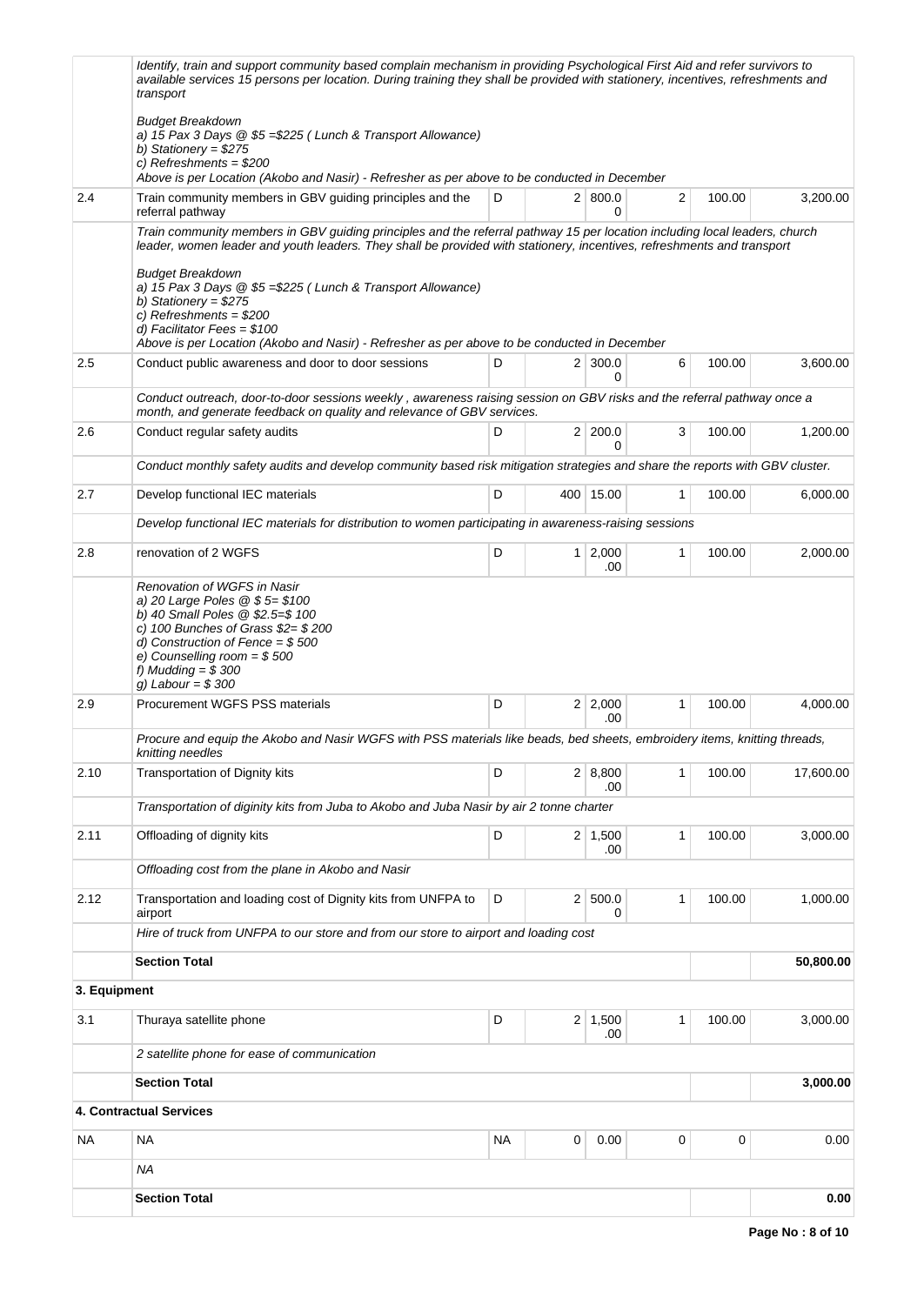| 5. Travel |                                                                                                                                                                                                                                                                                                                                                                                                     |           |                 |                       |              |        |           |  |  |
|-----------|-----------------------------------------------------------------------------------------------------------------------------------------------------------------------------------------------------------------------------------------------------------------------------------------------------------------------------------------------------------------------------------------------------|-----------|-----------------|-----------------------|--------------|--------|-----------|--|--|
| 5.1       | <b>Staff Flights</b>                                                                                                                                                                                                                                                                                                                                                                                | D         | $\vert 4 \vert$ | 550.0<br>0            | 3            | 100.00 | 6,600.00  |  |  |
|           | In country flights to Akobo, Nasir and Uror for 6 staff 3 trips @ \$550                                                                                                                                                                                                                                                                                                                             |           |                 |                       |              |        |           |  |  |
| 5.2       | Local Field Transport                                                                                                                                                                                                                                                                                                                                                                               | S         | 3 <sup>1</sup>  | 1,000<br>.00          | $\mathbf{1}$ | 100.00 | 3,000.00  |  |  |
|           | "This is local transportation cost for staff implementing activities, they will use the amount for Monthly coordination purposes from<br>the 3 counties, facilitate the SGBV survivors who are in need to access health care services in main hospital.                                                                                                                                             |           |                 |                       |              |        |           |  |  |
| 5.3       | Per diem SDA                                                                                                                                                                                                                                                                                                                                                                                        | S         |                 | 3 100.0<br>0          | 4            | 100.00 | 1,200.00  |  |  |
|           | "Per Diem for 6 staff who will go to the implementation site for GBV implementation                                                                                                                                                                                                                                                                                                                 |           |                 |                       |              |        |           |  |  |
| 5.4       | Boat fuel                                                                                                                                                                                                                                                                                                                                                                                           | D         | 3 <sup>1</sup>  | 500.0<br>0            | 3            | 100.00 | 4,500.00  |  |  |
|           | Fuel t=for the boat during PSS                                                                                                                                                                                                                                                                                                                                                                      |           |                 |                       |              |        |           |  |  |
|           | <b>Section Total</b>                                                                                                                                                                                                                                                                                                                                                                                |           |                 |                       |              |        | 15,300.00 |  |  |
|           | 6. Transfers and Grants to Counterparts                                                                                                                                                                                                                                                                                                                                                             |           |                 |                       |              |        |           |  |  |
| NA        | NA                                                                                                                                                                                                                                                                                                                                                                                                  | <b>NA</b> | 0               | 0.00                  | 0            | 0      | 0.00      |  |  |
|           | <b>NA</b>                                                                                                                                                                                                                                                                                                                                                                                           |           |                 |                       |              |        |           |  |  |
|           | <b>Section Total</b>                                                                                                                                                                                                                                                                                                                                                                                |           |                 |                       |              |        | 0.00      |  |  |
|           | 7. General Operating and Other Direct Costs                                                                                                                                                                                                                                                                                                                                                         |           |                 |                       |              |        |           |  |  |
| 7.1       | Office rent                                                                                                                                                                                                                                                                                                                                                                                         | S         |                 | $1 \, 5,000$<br>.00   | 6            | 13.00  | 3,900.00  |  |  |
|           | Juba office used for coordination purpose rent contribution of 13%                                                                                                                                                                                                                                                                                                                                  |           |                 |                       |              |        |           |  |  |
| 7.2       | Internet subscription                                                                                                                                                                                                                                                                                                                                                                               | s         |                 | $1 \mid 1,550$<br>.00 | 6            | 15.00  | 1,395.00  |  |  |
|           | Juba and field internet monthly subscription contribution of 15%                                                                                                                                                                                                                                                                                                                                    |           |                 |                       |              |        |           |  |  |
| 7.3       | Stationery                                                                                                                                                                                                                                                                                                                                                                                          | S         | 1 <sup>1</sup>  | 3,500<br>.00          | 6            | 10.00  | 2,100.00  |  |  |
|           | Office stationery in Juba and field offices like cartridges, printing papers, pens, notebooks, staplers, punch and other office<br>consumables like pins. The following are estimated cost budget itemised<br>a) Printing Cartridge = $$750$<br>b) Printing Paper = $$750$<br>c) Note Books = $$100$<br>d) Flip Charts = $$200$<br>e) Flip Chart Holders = $$200$<br>f) Pens and Felt Pens = $$100$ |           |                 |                       |              |        |           |  |  |
| 7.4       | Communication                                                                                                                                                                                                                                                                                                                                                                                       | S         | 1 <sup>1</sup>  | 200.0<br>0            | 6            | 100.00 | 1,200.00  |  |  |
|           | Thuraya airtime to communicate with filed location                                                                                                                                                                                                                                                                                                                                                  |           |                 |                       |              |        |           |  |  |
| 7.5       | Bank charges                                                                                                                                                                                                                                                                                                                                                                                        | D         | 1 <sup>1</sup>  | 363.6<br>6            | 6            | 100.00 | 2,181.96  |  |  |
|           | Monthly bank charges and ledger fee                                                                                                                                                                                                                                                                                                                                                                 |           |                 |                       |              |        |           |  |  |
| 7.6       | Field supplies                                                                                                                                                                                                                                                                                                                                                                                      | s         |                 | 1 2,500<br>.00        | 6            | 20.00  | 3,000.00  |  |  |
|           | Compound supplies for the 2 field locations food staff like sugar, flour, salt, cooking oil, tea leaves, beans, firewood, milk, coffee,<br>lentils,<br><b>Itemised Budget Estimates</b><br>Sugar = $$500$<br>Wheat Flour = \$500<br>Maize Flour = $$300$<br>Beans = \$200<br>Lentils $= $300$<br>$Rice = $200$<br>$N$ dengu = \$300<br>Green Grams \$200<br>Stew \$500                              |           |                 |                       |              |        |           |  |  |
| 7.7       | Generator running cost                                                                                                                                                                                                                                                                                                                                                                              | S         |                 | $1 \mid 7,000$<br>.00 | 6            | 10.00  | 4,200.00  |  |  |